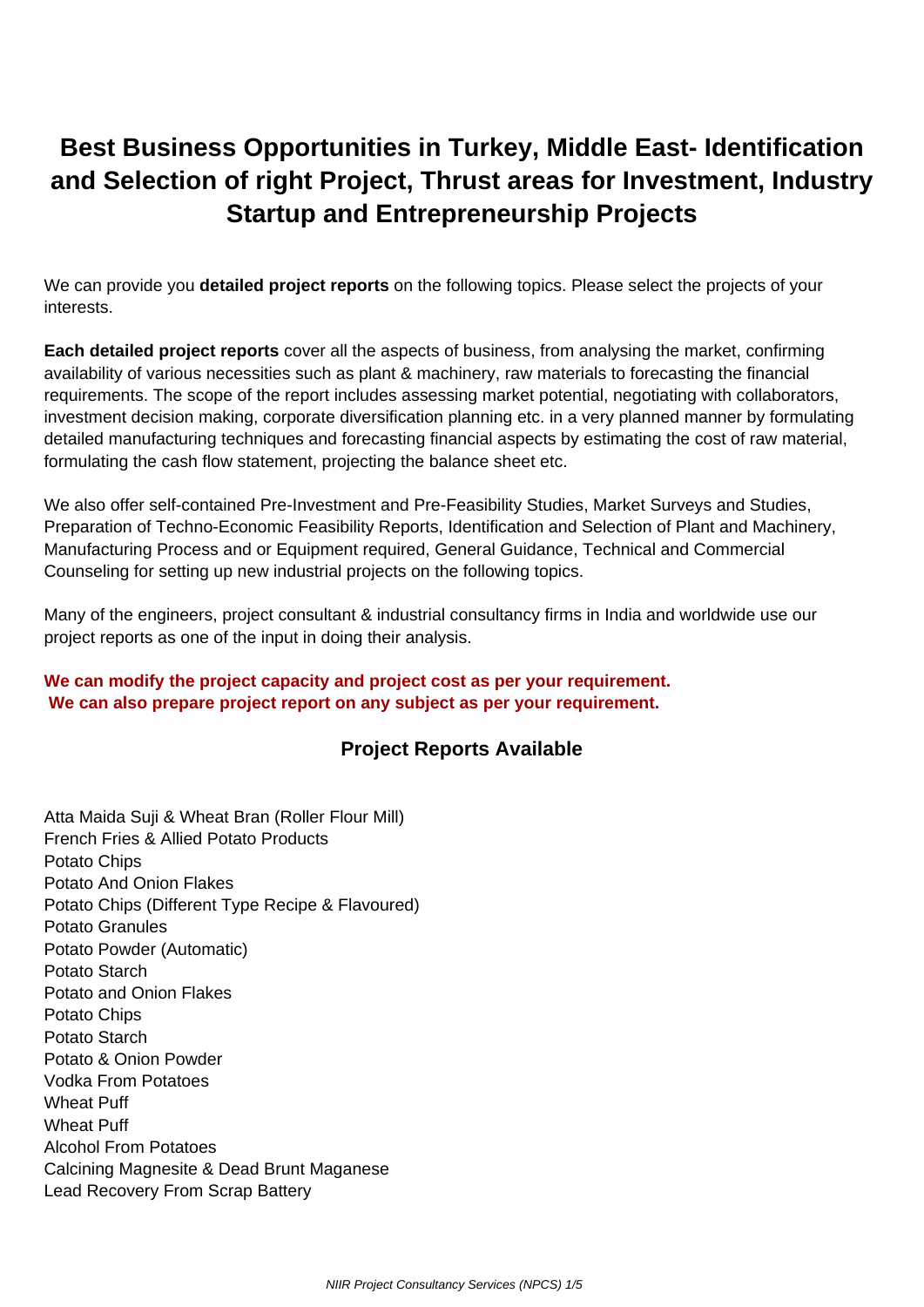Potato Starch Recovery of Lead From Disposed Lead Acid Battery Secondary Lead extraction from Scraps, Battery Plates, Pipes, Sweets Solution for Storage Battery Storage Battery for Automobiles Battery Plate Battery Charger Battery for Auto Vehicles Battery And its Parts Battery Plates Hard Rubber Battery Container Lead Acid Battery & PVC Separator Maintenance Free Re-Chargable Battery Solar Power Plant Solar Cells Solar Modules Solar Powered Electronic Calculators Solar Cells Solar Cooker Solar Pump Solar Water Heating Panels Solar Power Plant Storage Battery Storage Battery Containers for Automobiles Torch Size Battery Cells Solar Pumps Solar Cells Solar Water Heaters Solar Cells Solar Cells Solar Pump Disposable Plastic Syringes Disposable Ball Pens Battery for Auto Vehicle Cold Storage 20,000 Bags of potato of 50 Kg. Size Solar Cooker Storage Battery Covers & M.S. Containers Wheat Germ Oil Mill Board from Rice & Wheat Straw Paper from Rice Husk & Wheat Husk Dextrose Powder From Potato Disposable Plastic Syringes (Sterilised) Vodka From Potato Disposable Plastic Syringes Disposable Medical Syringes Disposable Cigarette Gas Lighter (Plastic) Disposable Plastic Syringes Disposable Plastic Syringes with Needles Disposable Plastic & Glass Syringes & Needles Disposable Plastic Syringes with Needles Hard Rubber Battery Container PVC Battery Separator PVC Battery Separators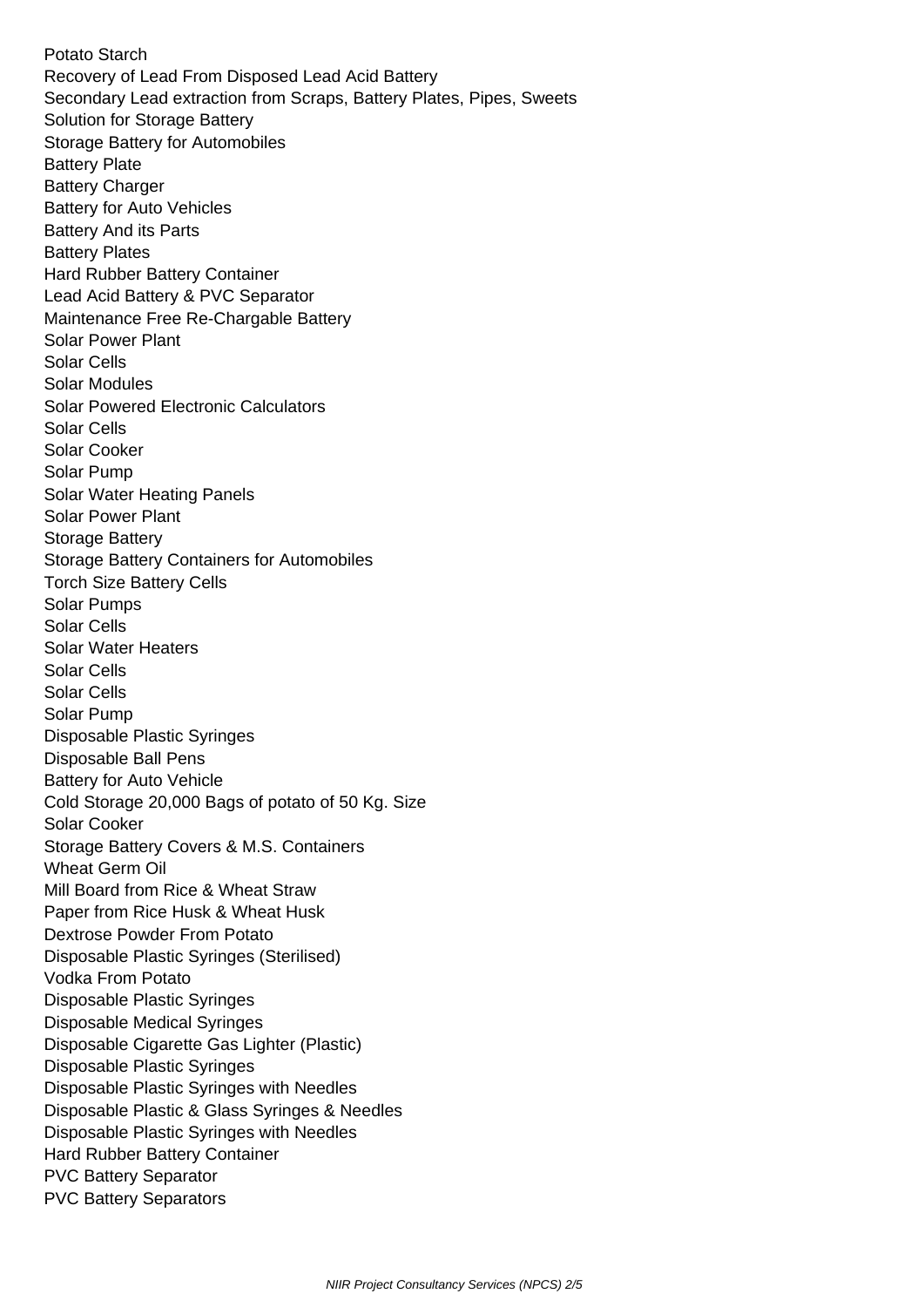PVC Battery Separators Sterilized Disposable Plastic Syringes Storage Battery Container for Automobile Valve for Disposable Plastic Gas Lighter Disposable Plastic Syringes Potato Wafers (Automatic) ALKALINE ACCUMULATORS (NI-FE STORAGE BATTERY) ELECTROLYTE FOR LEAD ACID DRY RECHARGEABLE BATTERY LEAD ALLOY FROM BATTERY SCRAPS I.M.F.L. (WHISKY) FROM POTATOES RICE FLAKES, CORN FLAKES & WHEAT FLAKES (INTEGRATED UNIT) Potato Powder, Flakes & Pellets Wheat Germ Oil Potato Flour , Powder Seed Processing Unit (Wheat & Rice) SOLAR CELL (PHOTOVOLTAIC SYSTEMS) SOLAR CELL (PHOTOVOLTAIC SYSTEMS) FROZEN VEGETABLES (POTATO, CAULIFLOWER, PEAS, BHINDI & PARWAL) MEDICAL DISPOSABLES - DISPOSABLE SYRINGES , NEEDLES (SELF DESTRUCTION TYPE), CATHETERS AND MASK SCRAP BATTERY RECYLING SCRAP BATTERY RECYCLING Solar Panel Alcohol from Potato Vodka from Potato Wheat Grading and Sortex Plant Buckwheat Dehulling Li-Ion Battery Recycling Lithium Ion Battery Manufacturing Plant (Battery Assembly) Disposable Plate From Banana and Bamboo Leaf Starch From Sweet Potato Potato Chips/Wafers in Different Flavours Dehydration of Fruits and Vegetables With Solar Dehydration Method Surgical Disposables (Gowns,Drapes, Masks and Caps) Wheat Starch and Wheat Gluten Disposable Polypropylene Box Disposable Shaving Razors and Cartridges Potato Products (Potato Balls, Nuggets and French Fries) Wheat grass powder Namkeens •Potato Chips •Cheese Popcorn •Puffed Snacks •Bhujia •Kurkutre •Mixtures Cleaning, Grading and Packaging of Food Grains (Rice, Wheat, Jowar and Soybean) Vacuum Fried Potato, Vegetable and Fruit Chips Lithium Ion Battery Recycling Battery Sprayer Packaged Whole Wheat Flour (Atta) Potato Chips & Namkeen (Moong Daal & Channa Daal) Biodegradable Disposable Cups and Plates from Wheat Straw or Potato Starch Baked Sweet Potato Chips Biodegradable Disposable Cups and Plates using Rice Husk Disposable Cups and Bowls from Banana Leaf Disposable Cups and Plates from Bamboo Bio Ethanol from Rice Husk Straw and Wheat Straw Biodegradable Disposable Cups and Plates using Rice Husk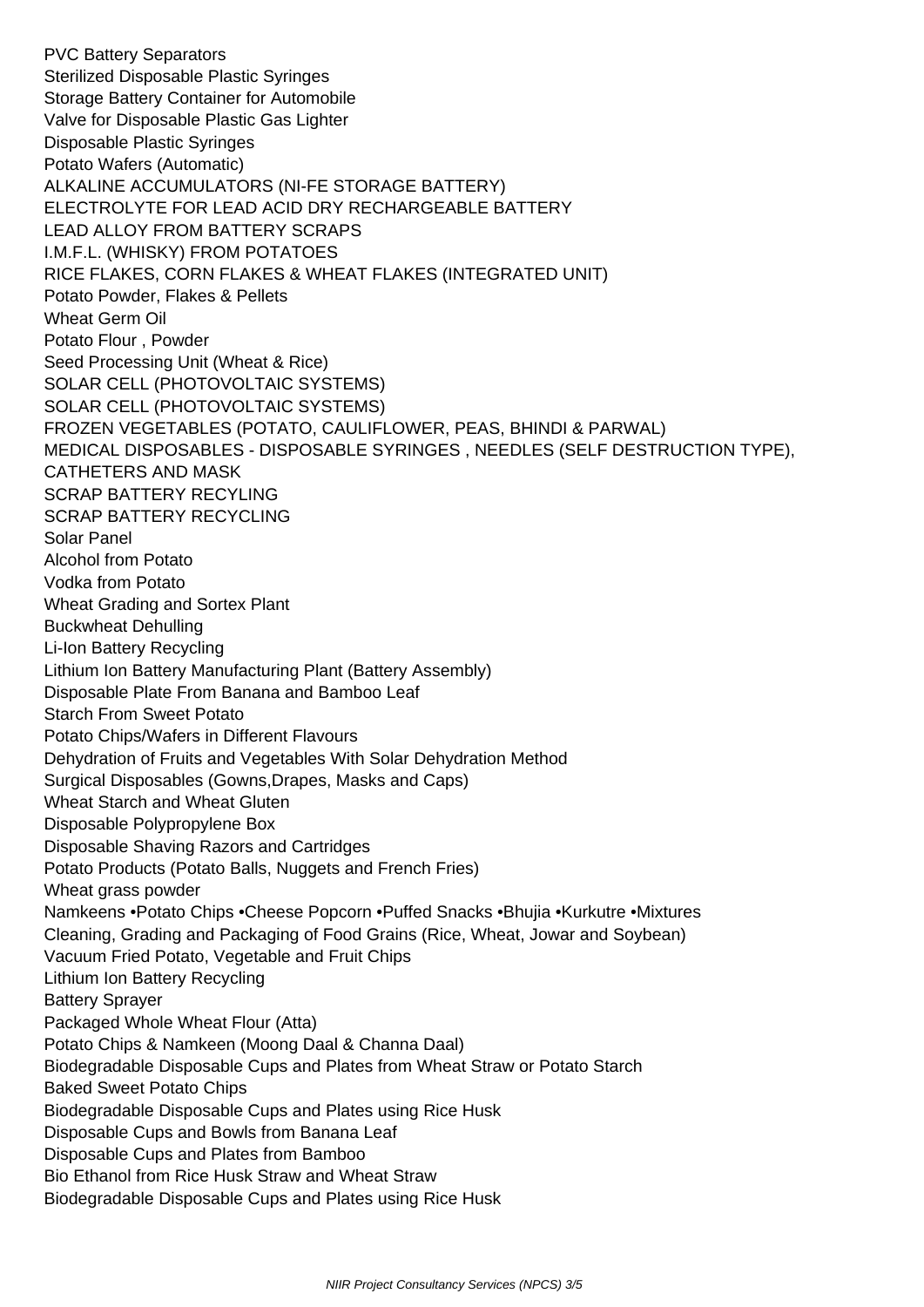Li-ion Battery Recycling Plant Solar Salt Mining Namkeen (Potato Chips & Fryums) Namkeen (Potato Chips & Fryums) Freeze Dried and IQF Vegetables Button Mushroom and Potato Disposable Pocket Gas Lighters Wheat Beer Non Disposable Plates and Cups from Bamboo Solar Cell from Solar Wafer- Detailed Project Report, Business Plan for Manufacturing Plant Disposable Plates and Cups from Bamboo- Detailed Project Report, Business Plan for Manufacturing Plant Disposable/Reusable Thermocouple Temperature Tips- Detailed Project Report, Business Plan for Manufacturing Plant Ethanol from Wheat Straw- Detailed Project Report, Business Plan for Manufacturing Plant Lithium Ion Phosphate (LiFePO4) Battery Assembly Line and Testing- Detailed Project Report, Business Plan for Manufacturing Plant Ethanol from Rice and Wheat Straw- Detailed Project Report, Business Plan for Manufacturing Plant Xanthan Gum from Wheat Starch- Detailed Project Report, Business Plan for Manufacturing Plant Disposable Plates and Cups from Waste Rice Husk Powder- Detailed Project Report, Business Plan for Manufacturing Plant Lithium Ion Battery Recycling Involving Chemistries NMC & LFP Ethanol as Bio-Fuel from Wheat- Detailed Project Report, Business Plan for Manufacturing Plant Biodegradable Plates, Spoon, Bowls from Wheat Straw- Detailed Project Report, Business Plan for Manufacturing Plant Solar Lights (Street & Garden Lights)- Detailed Project Report, Business Plan for Manufacturing Plant Single-Crystalline Silicon Metal for Automobile/Solar Industry- Detailed Project Report, Business Plan for Manufacturing Plant

Woven Coated Lithium Ion Battery Separator used in Battery to Separate Anode and Cathode Woven Coated Lithium Ion Battery Separator used in Battery to Separate Anode and Cathode

#### **Inquire about Project Reports** »

### **About NIIR**

**NIIR PROJECT CONSULTANCY SERVICES (NPCS)** is a reliable name in the industrial world for offering integrated technical consultancy services. NPCS is manned by engineers, planners, specialists, financial experts, economic analysts and design specialists with extensive experience in the related industries.

Our various services are: Detailed Project Report, Business Plan for Manufacturing Plant, Start-up Ideas, Business Ideas for Entrepreneurs, Start up Business Opportunities, entrepreneurship projects, Successful Business Plan, Industry Trends, Market Research, Manufacturing Process, Machinery, Raw Materials, project report, Cost and Revenue, Pre-feasibility study for Profitable Manufacturing Business, Project Identification, Project Feasibility and Market Study, Identification of Profitable Industrial Project Opportunities, Business Opportunities, Investment Opportunities for Most Profitable Business in India, Manufacturing Business Ideas, Preparation of Project Profile, Pre-Investment and Pre-Feasibility Study, Market Research Study, Preparation of Techno-Economic Feasibility Report, Identification and Section of Plant, Process, Equipment, General Guidance, Startup Help, Technical and Commercial Counseling for setting up new industrial project and Most Profitable Small Scale Business.

NPCS also publishes varies process technology, technical, reference, self employment and startup books, directory, business and industry database,